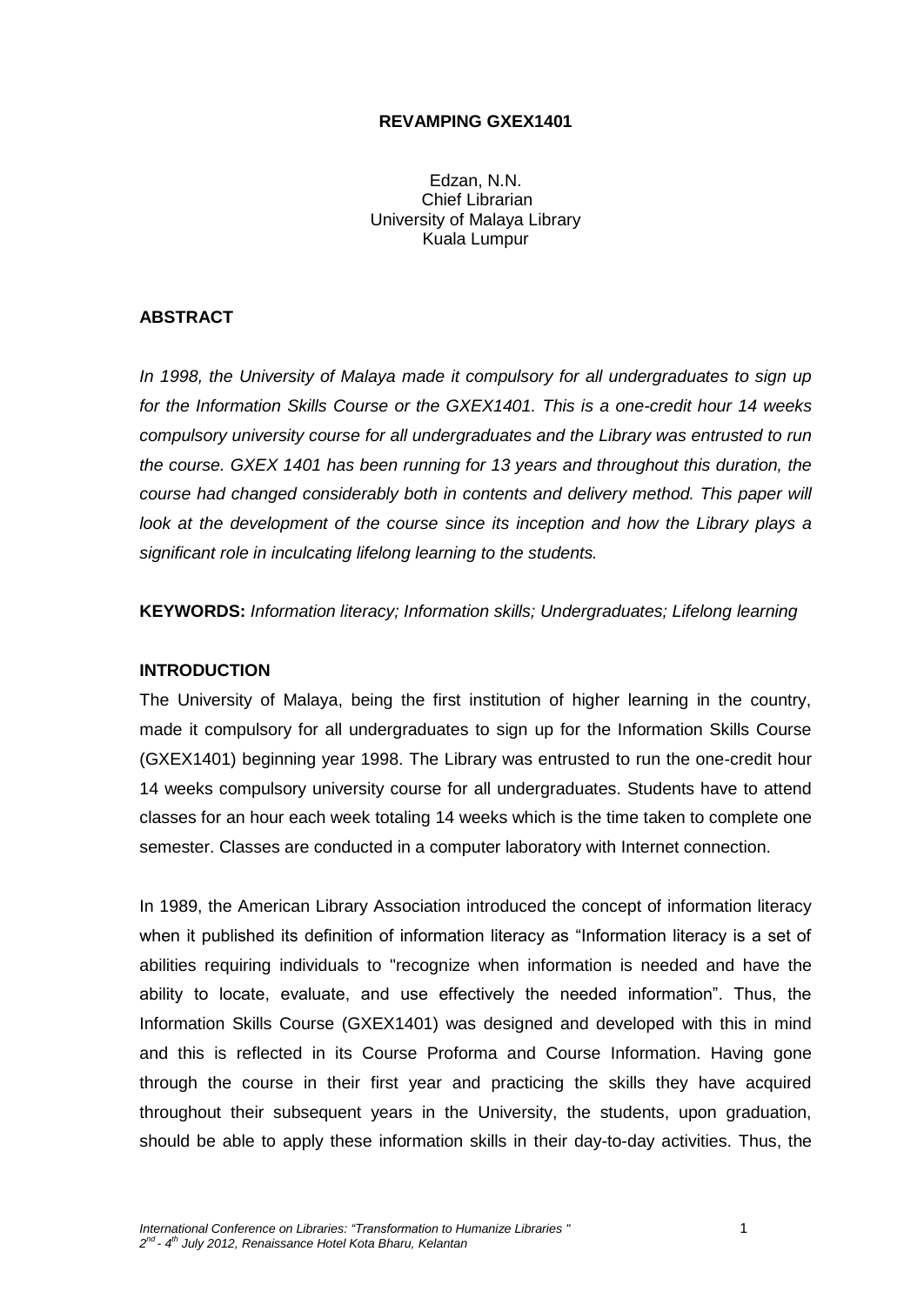skills acquired would be applied throughout their lifetime and enhances their lifelong learning experiences into their adult life. In other words, the students are able to locate, organize, understand, evaluate, and create information.

Within the Information Skills Course (GXEX1401), students are taught not only the use of print resources but also digital resources. UML subscribes to a wide array of online databases and electronic books which are accessible from its website and on graduation, the students from the University should be able to put into practice the information skills they acquire to any format of information source. Up until the end of the 2010/2011 academic session, a total of 66,155 students have attended the course since 1998 and this in total should contribute to the development of an information literate society within the work force in Malaysia (Table 1).

| Session      | Semester 1                | Semester 2                | Total                     |
|--------------|---------------------------|---------------------------|---------------------------|
|              | No. of Students<br>Taught | No. of Students<br>Taught | No. of Students<br>Taught |
| 1998/1999    | 3,081                     | 2,003                     | 5,084                     |
| 1999/2000    | 3,348                     | 2,666                     | 6,014                     |
| 2000/2001    | 3,021                     | 3,895                     | 6,916                     |
| 2001/2002    | 2,940                     | 2,724                     | 5,664                     |
| 2002/2003    | 3,089                     | 2,687                     | 5,776                     |
| 2003/2004    | 3,004                     | 2,181                     | 5,185                     |
| 2004/2005    | 3,192                     | 2,185                     | 5,377                     |
| 2005/2006    | 3,243                     | 1,836                     | 5,079                     |
| 2006/2007    | 2,809                     | 2,131                     | 4,940                     |
| 2007/2008    | 2,821                     | 1,558                     | 4,379                     |
| 2008/2009    | 2,756                     | 1,452                     | 4,208                     |
| 2009/2010    | 2,292                     | 1,525                     | 3,817                     |
| 2010/2011    | 2,417                     | 1,299                     | 3,716                     |
| <b>Total</b> | 38,013                    | 28,142                    | 66,155                    |

# TABLE 1 : Number of students taught GXEX1401

# **DEVELOPING, RE-DEVELOPING AND EVOLVING**

From its inception, the entire course structure and contents was developed and taught by the librarians. The course started out the traditional way with the use of powerpoint slides and a white board as well as printed notes as guides. Exercises were printed in the form of a handbook and students use the computers for hands-on. The library catalogue at that time was using the telnet protocol. Initially there were sixty computers in the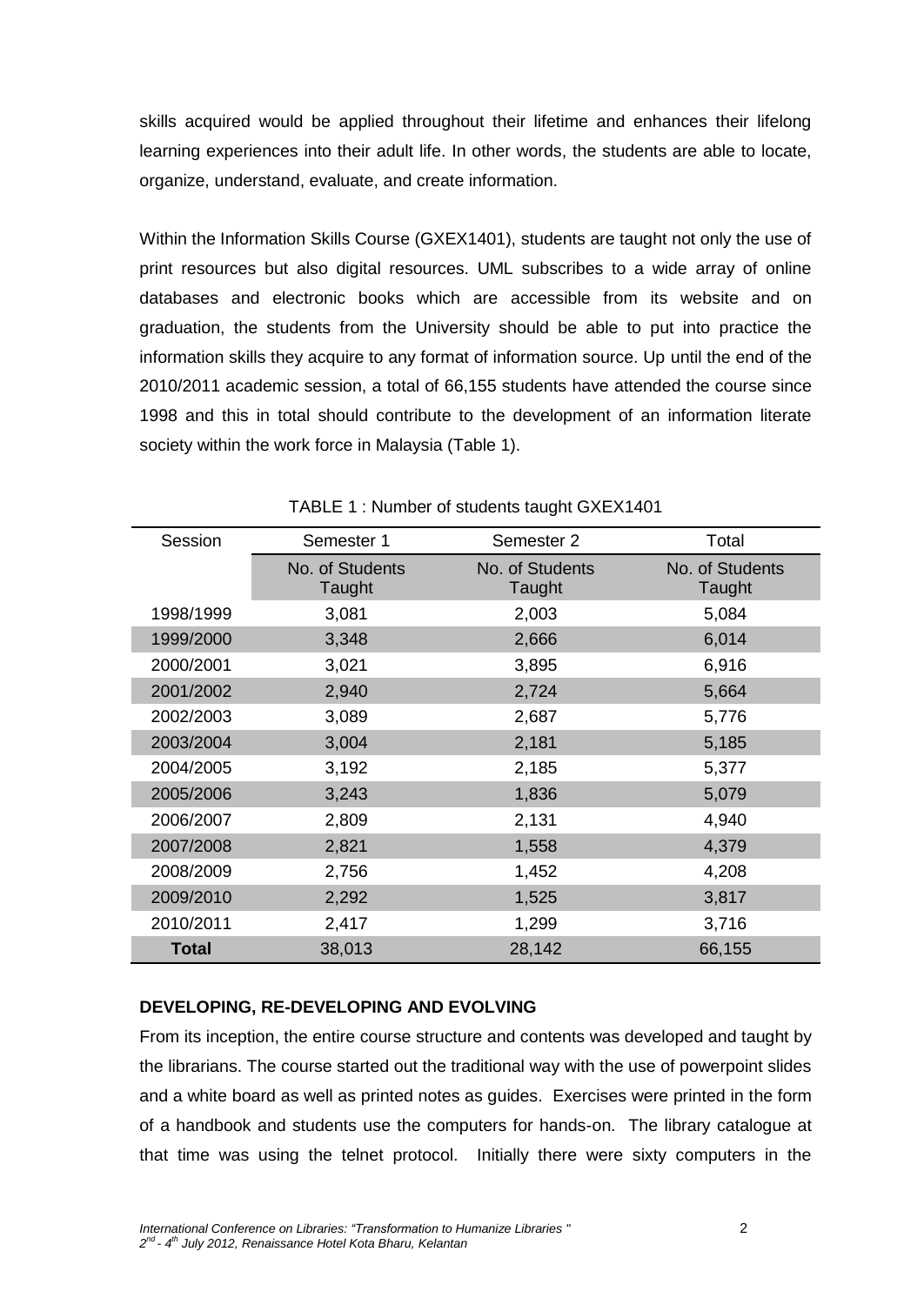laboratory to be shared by more than a hundred students although ideally it should be one computer per student. Now we have a computer laboratory which can comfortably sit 80 students each with their own computers

Breivik (1998) admits that text alone or text with only minimal picture does not reflect the normal life experiences of most students today, who spend far more time watching television than reading. This statement was written more than fourteen years ago. Now, students spend almost all their time using Internet search engines, mobile phones, PDAs, tablets and other devices coupled with social networking tools such as YouTube, Facebook, Flickr and Twitter. Using a combination of web technology is a commonsense approach to teaching especially for students during this information technology era where sources of learning and access to information include various technologies. Furthermore, the process of teaching and learning information skills became more innovative with the gradual replacement of the CD-ROMs with online databases and electronic journals. The library's catalogue was upgraded to that of the web version in 2002. With this dramatic change, the library had to modify the course contents to reflect the new method of information retrieval with regards to the online resources.

| <b>Contents</b>            | <b>Technology based</b><br>techniques                    | Non technology<br>based techniques                              |
|----------------------------|----------------------------------------------------------|-----------------------------------------------------------------|
| <b>Announcement</b>        | LMS, Email                                               | Flyer, Mail, Phone                                              |
| <b>Overview</b><br>session | Email, Webinar                                           |                                                                 |
| Self-paced<br>learning     | Web-based tutorial, E-books,<br><b>EPSS, Simulations</b> | Books,<br>Articles.<br>Job-<br>aids,<br>On-the-job-<br>training |
| <b>Query resolution</b>    | Email,<br>FAQ.<br>Instant<br>messenger                   | Face-to-face meeting                                            |
| <b>Demonstration</b>       | Web meeting, Simulations                                 | <b>Traditional classroom</b>                                    |
| <b>Practice</b>            | Simulation                                               | Workbook assignment                                             |
| <b>Feedback</b>            | Email                                                    | Face-to-face<br>meeting,<br>Print report                        |
| <b>Closing session</b>     | Email, Webinar                                           | <b>Traditional classroom</b>                                    |
| <b>Certification</b>       | Web based test                                           | <b>Print test</b>                                               |

| TABLE 2: Blended learning features of a skill-driven model               |
|--------------------------------------------------------------------------|
| (Valiathan, Purnima. (2002). Blended learning models. Learning Circuits) |

With the various advancements made to the way how information is now presented to the masses, the Library had to seriously look at the course contents and mode of delivery. After various deliberations, the Library made a conscious decision to venture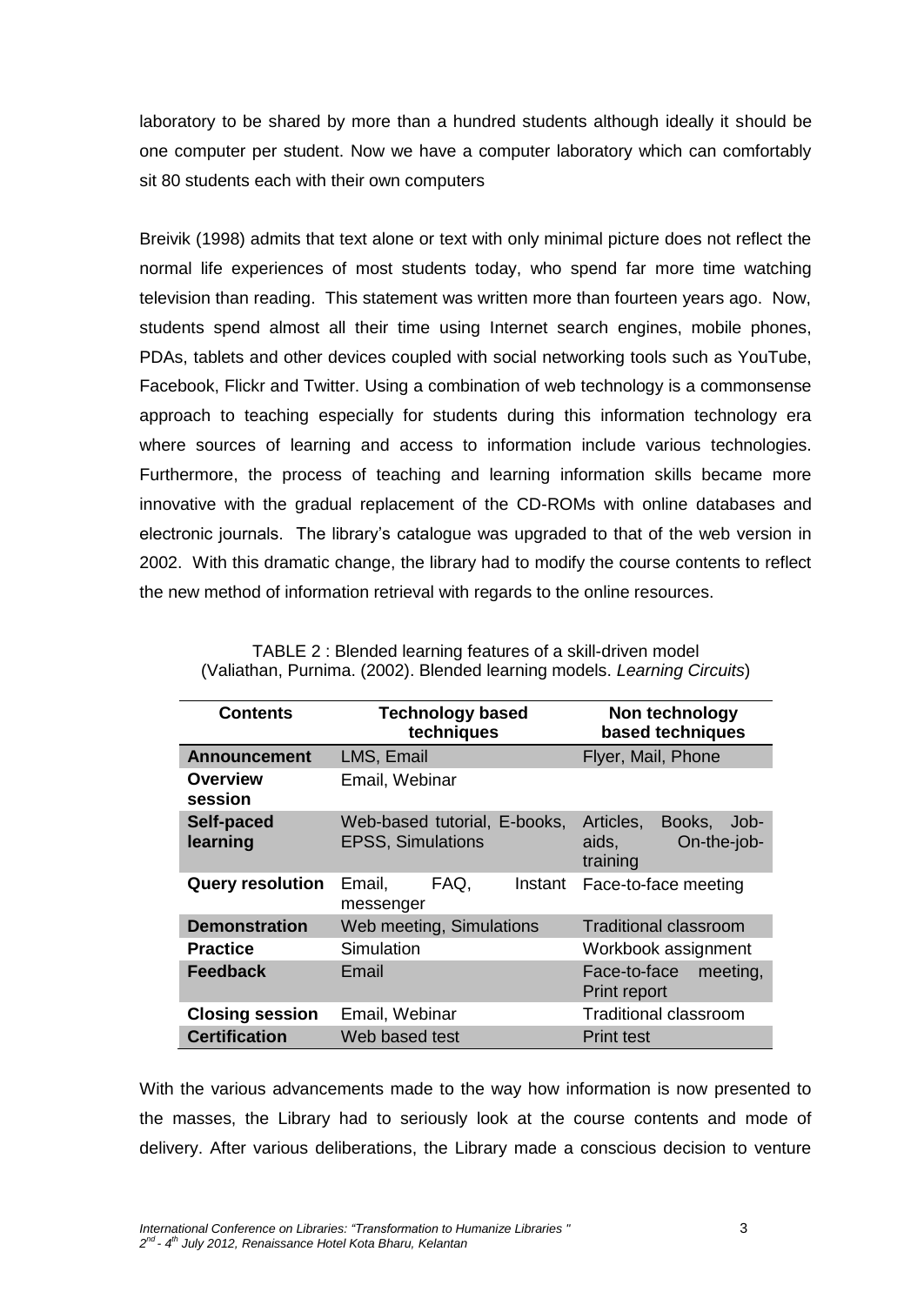into a blended learning concept using a combination of web-based technology (selfpaced assessment, video, audio , text); pedagogical approach (group discussion and presentation); and instructional technology with face-to-face instructor-led training The elements (Table 2) listed in the skill-driven model of Valiathan (2002) was used as a guideline. The reason for adopting this model is because the Information Skills Course is envisaged to be a skill based course.

In Edzan's study (2006), both library and students are very concerned with the availability of information sources on the web, followed by referencing and citation styles. Although, the information sources are linked to the e-learning template, it can be further enhanced with web-based tutorials and interactive online sessions. The citation style taught in this course is the American Psychological Association style. This style together with links to other referencing styles was also made available via the web.

Initially, a specially designated website for this course was set up at UML's homepage and it had the following features :

- a. Rules and regulations of the course
- b. Names and Emails of facilitators
- c. Course outline and timetable for the whole semester
- d. Power point slides of all lectures
- e. Instructions on doing the project paper and submission date

The course website also had links to the library catalogue and online reference resources such as dictionaries and encyclopedias. A glossary of library terms and special library codes used in bibliographic records was put up to enable students to understand library jargon and use the collection independently. Students can view the contents of the website outside the classroom and they can also discuss with fellow classmates regarding the slides, project and exercises. Although the facilitators' emails were displayed, students were encouraged to meet face-to-face with their facilitators before and after each class instead of emails due to the large number of students registered for this course.

The entire course content and website was then revamped and translated into the English language to cater for the international students. However, it was too much to be completed and after a brief brainstorming session, it was decided that only some contents of the course, such as such as lecture contents, course rules and regulations,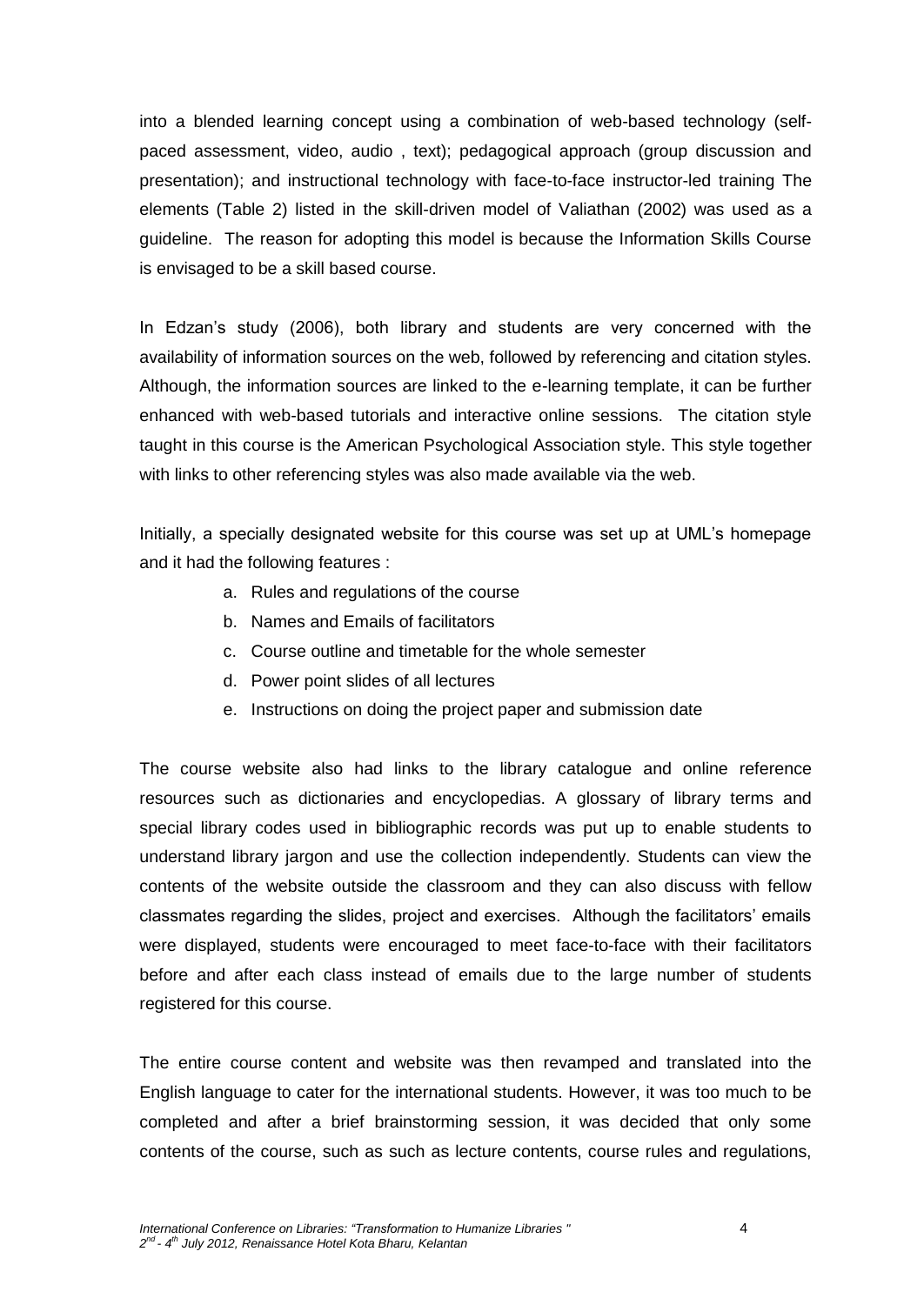tests, links to information resources and assessments, would be converted into an elearning format.

The course now uses the University of Malaya's e-learning platform known as SPECTRUM (Fig. 1). The Library totally abandoned the paper-based guidebook and exercise book in 2010. All forms of communication are totally electronic via SPECTRUM and any form of paper-based handouts is at point-of-need only.

| Undergraduate News<br>日                                                                                                   | <b>EXAM NEEVES</b>                     |                                                                  | e<br>Courses                                                                                                                                     |
|---------------------------------------------------------------------------------------------------------------------------|----------------------------------------|------------------------------------------------------------------|--------------------------------------------------------------------------------------------------------------------------------------------------|
| VIDEOCONFERENCING Sounce<br>and Marine Biology (Zoology)                                                                  | YOU MAY NOW<br>TUEN OVER YOUR          | <b>CEMEMBER!</b><br>WHERE ARE<br>DON'T EUSH !                    | List Of Courses                                                                                                                                  |
| Workshop: Roond Table Learning with<br>MYREN and Polycom - published on<br>26 Apr 2012                                    | PAPEC AND BEGIN<br><b>ELGHY ANGLED</b> | YOU GOING ?!<br>I HAVE TO                                        | Postgraduate News<br>Θ                                                                                                                           |
| <b>ICT Service Internation Application</b><br>Servers and Networks On 24 April<br>2012 Glam - published on 24 Apr<br>2012 | <b>KYPO TENUSE</b>                     | TELANGLE SIDE A<br>$FIND \times I$<br><b>SLAK, SLAK, SLAK</b>    | VIDEOCOFFERENCING Source<br>and Marine Biology/Zoology<br>Workshop: Round Table Learning with<br>MYREN and Polycom - published on<br>26 Apr 2012 |
| Kajian Tentang Kepuatan Pelanggan<br>Terhadap Kafe d Rimba FSKTM -<br>published on 26 Jan 2012                            |                                        |                                                                  | ICT Service Interruption Application<br>Servers and Networks On 24 April<br>2012 68pm - published on 24 Apr<br>2012                              |
| SEMINAR PAD : SADIGHEH<br>ABBASNASAB SARDAREH PHA<br>100003 - published on 26 Jan 2012                                    | Getting Started                        | We Can Help You                                                  | Nutritional Epidemiology Workshop -<br>published on 26 Jan 2012                                                                                  |
| NOTIS PENTING: BALICAR BLIKU<br>IMALAYSIA RM200 - published on<br>26 Jan 2012                                             | User guide : Instructor                | Email:<br>Email to spectrum@um.edu.my                            | SEMINAR PLO : AMPANNAS<br>GHORBAND PHASS0004 - published<br>on 26 Jan 2012                                                                       |
| PEMBELA MARAN BAHASA<br>MANDARIN KEPADA PELAJAR<br>LINEVERSITI MALAYA - published                                         |                                        | Telephone:                                                       | RENDWAL OF REGISTRATION -<br>published on 26 Jan 2012                                                                                            |
| un 26 Jan 2012                                                                                                            | <b>Statistics &amp; Reports</b>        | Training - 03-2246 3349 / 3350<br>Technical - 03-2246 3262       | SUBMISSION OF EPROGRESS<br>REPORT - published on 26 Jan 2012                                                                                     |
| SPeCTRUM Archive<br>E                                                                                                     |                                        | <b>Contact Hours:</b>                                            |                                                                                                                                                  |
| C E Settion 2010/2011 Sam 2                                                                                               | Statistics                             | Monday to Thursday:<br>08:30 am - 01:00 pm and 02:00pm - 05:30pm |                                                                                                                                                  |
| Session 2011/2012 Sem 1                                                                                                   |                                        | Friday:<br>08:30 am - 12:00 pm and 02:45pm - 05:30pm             |                                                                                                                                                  |

FIGURE 1 : SPECTRUM (http://spectrum.um.edu.my)

Attempts were made to incorporate all the features available on SPECTRUM into the course modules such as: Announcements, Notes, Documents, Forum, Learning Tracks, Links, Reference, News, Assignments and Assessments. The Announcement feature describes the course outline and requirements, class schedules, course contents, date of test and examination. To enable self-paced learning, lecture notes in power point slides were made available using the Document feature. The lecture notes for the entire semester of 14 weeks were first translated into the English Language and both the Malay and English versions are then submitted online. Separate course contents with materials relevant to their discipline were prepared for the students from the Faculty of Law, Faculty of Dentistry and Faculty of Medicine. Students can view these downloadable slides whilst the lecture is going on and also during their free time outside the class whether in campus or remotely. Students are free to meet with their facilitators in face-to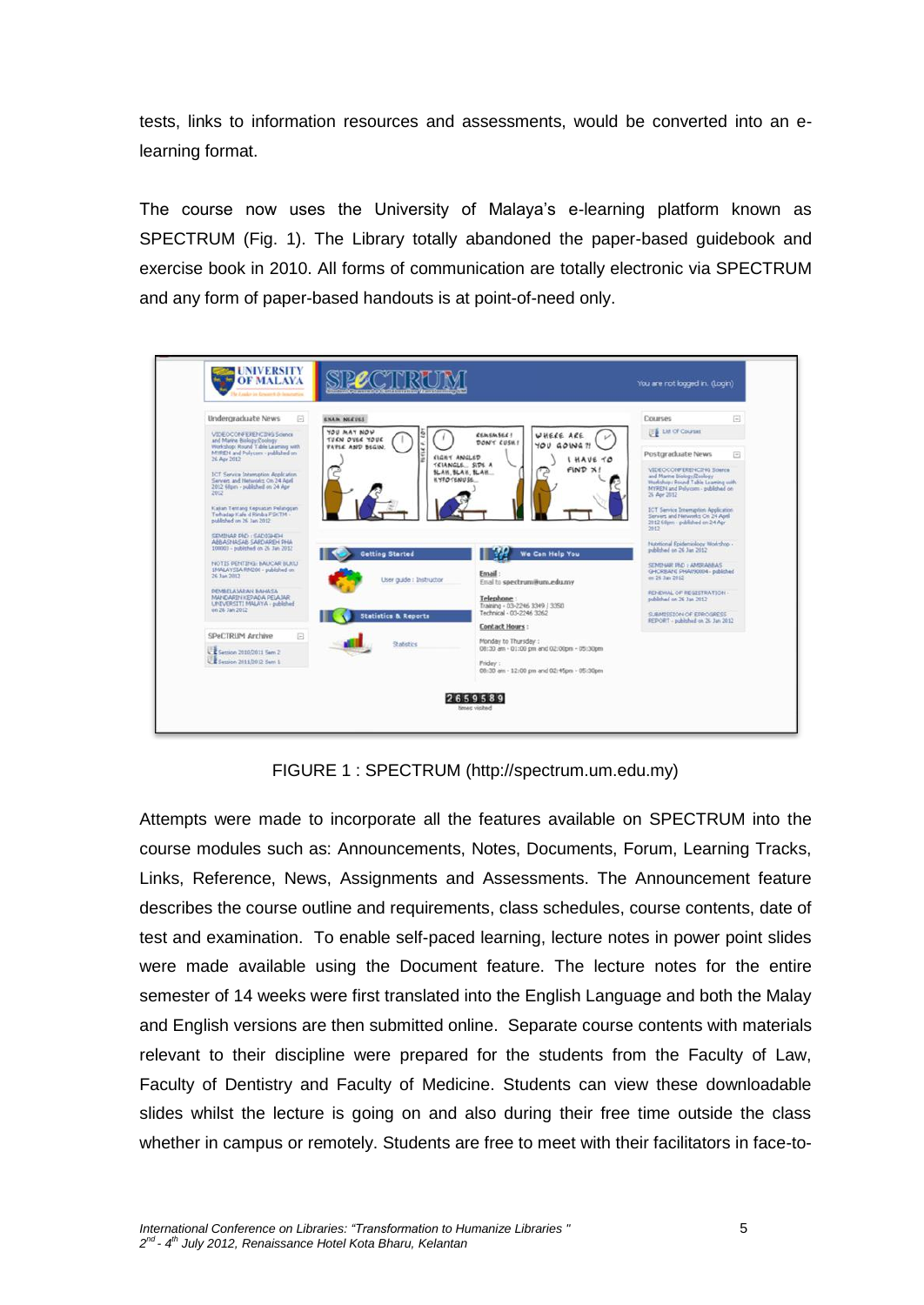face sessions to complement the classroom sessions. The mid-semester quiz is done online in real time and the students get to view their marks immediately after the quiz.



FIGURE 2: Interface for the Information Skills Course (GXEX1401)

The Library is solely responsible for uploading the contents of the GXEX1401 course (Fig. 2) and the task is given solely to the Information Skills Division The division itself was established in 1998 but went through several name changes reflective of the needs that were placed on it. It started off as the Research and Information Management Division and moved on to Information Management and Research Services Division. In 2002, the name of the division was changed to Research and Academic Services Division and finally in 2008, the division changed to its current name. This division is staffed by four librarians and four support staff. In handling this course, the Division performs functions similar to that of an academic centre of responsibility with the advice from the Examination Section of the University. The course is subjected to the rigours of the Code of Practice for Programme Accreditation (COPIA) as stipulated by the Malaysian Qualifications Agency. In layman's terms, GXEX1401 goes through the same accreditation exercise undertaken by all the courses offered by the University of Malaya.